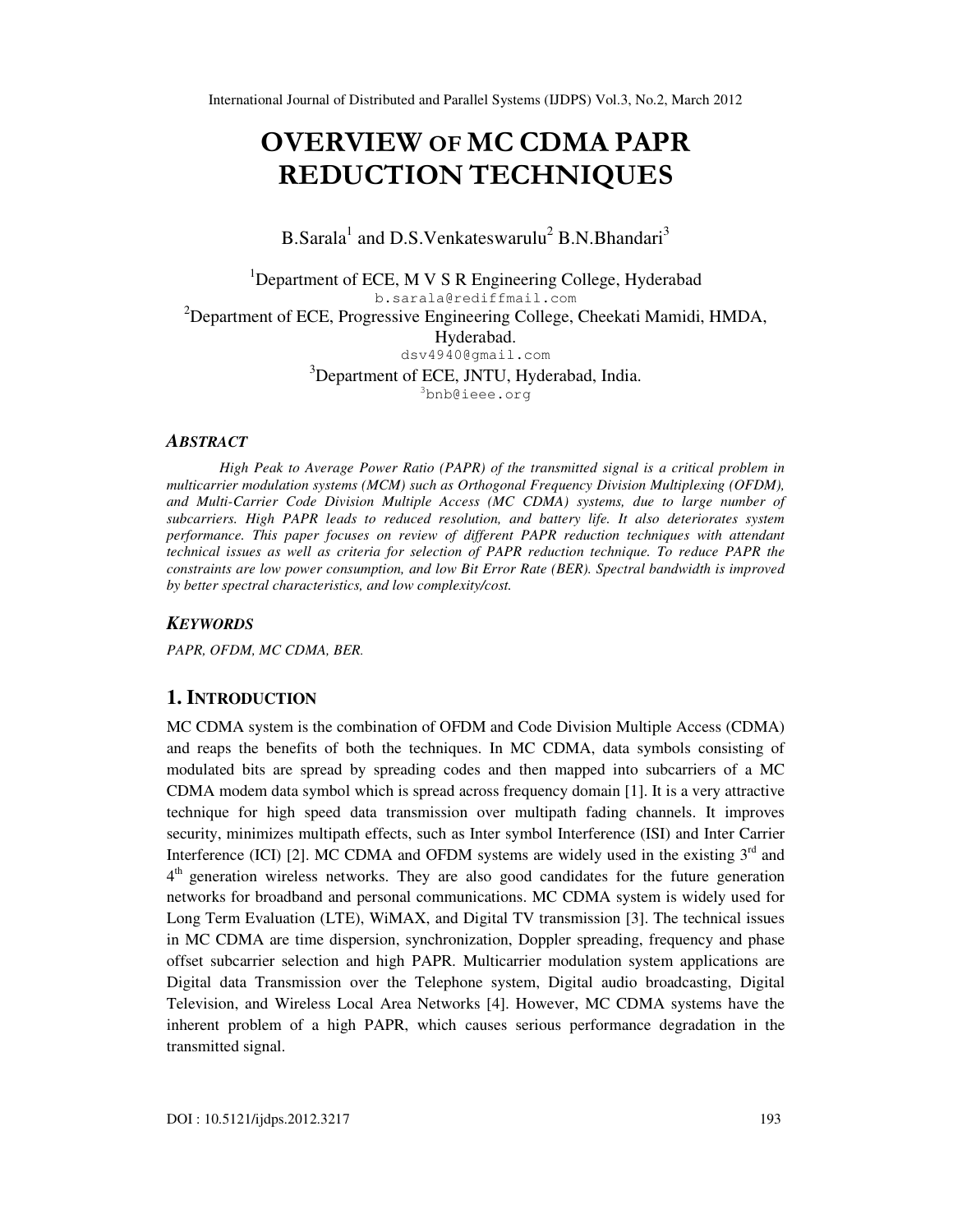When the signal passes through the High Power Amplifier (HPA), the high PAPR causes the peaks to enter into saturation region resulting in in-band radiation (IBR) and out-of- band radiation (OBR). The IBR degrades the performance by increasing BER, but the OBR results in Adjacent Channel Interference (ACI). The PAPR brings disadvantages like the design complexity of Analog to Digital Converter (ADC) and Digital to Analog Converter (DAC).It also reduces power efficiency, increase BER and consumption of power. Use of HPAs result in increased cost, reduced battery life, increased co-channel interference and Inter Symbol Interference (ISI).Due to non-linear distortion in HPA; it further results in a loss of subcarrier orthogonality and spectral regrowth. Thus, if we reduce PAPR, we shall obtain reduced complexity of ADC and DAC, improved Signal to Noise Ratio (SNR) and BER [5, 6], enhancement of bandwidth and battery life with low power consumption. There has been a lot of research work done on PAPR reduction techniques in MCM systems. Several techniques are proposed for PAPR reduction [7].

The first one is the signal distortion technique, which introduces distortion to signals and causes degradation in the performance including clipping, clipping and filtering, windowing, peak cancelling, pre-distortion or companding. Signal pre-distortion techniques based on companding to reduce the PAPR have been proposed by several authors using different companding techniques such as  $\mu$ -Law [8], exponential [9], modified exponential [10] and linear companding [11]. In companding technique, compression in transmitter and expansion in receiver has been proposed by Wang et al [12]. Clipping is simple and effective and causes IBR and increased BER. The companding transforms' are better than clipping as they reduce distortion significantly. Yuan Jiang [7] proposed an algorithm that uses the special airy function and is able to provide an improved BER and minimized OBI in order to reduce PAPR effectively.

Different coding techniques are proposed for signal scrambling which can be classified into: schemes with explicit side information including linear block codes, and multiple signal representations such as Selective Mapping (SLM) and Tone Reservation (TR), Partial Transmit Sequence (PTS), and interleaving schemes [13]. These schemes give an ease of modification, at increased overhead, search complexity, and data loss. The various schemes proposed without side information include block coding, Hadamard transform method, dummy sequence insertion method, Golay complementary codes, Reed Muller codes etc. Signal scrambling technique may not be affecting the system performance but it has an overhead of increased complexity and needs to perform exhaustive search to find best codes and to store large lookup tables for encoding and decoding. It does not support error correction [8, 9, and 10].Tone Reservation (TR) offers a distortion-less technique that effectively reduces the PAPR without side information, but BER increases. Coding can also be used to reduce the PAPR by selecting suitable code words that minimize the PAPR of the transmitted signal. Error control selective mapping is effective and there is no need for side information but, complexity is increased. Other schemes are modified signal constellation and Pilot tone method. The method proposed using separation of complex baseband signal for all modulations improves performance and results in less complexity [14]. Vijayarangan et.al [15] proposed pulse shaping Raised Cosine (RC) and Root Raised Cosine pulse waveforms for PAPR reduction without side information at the receiver, resulting no IBR and OBR. Pulse shaping schemes are very efficient and flexible, with less implementation complexity.

Seung Han et.al [13] describe comprehensively about distortion and distortion-less signal scrambling, active constellation PAPR reduction techniques for OFDM and MIMO-OFDM. However it does not include precoding Transform and spreading techniques. This paper focuses on some of the important PAPR reduction techniques viz., clipping and filtering, companding, PTS and SLM, precoded transform techniques such as Discrete Cosine Transform (DCT),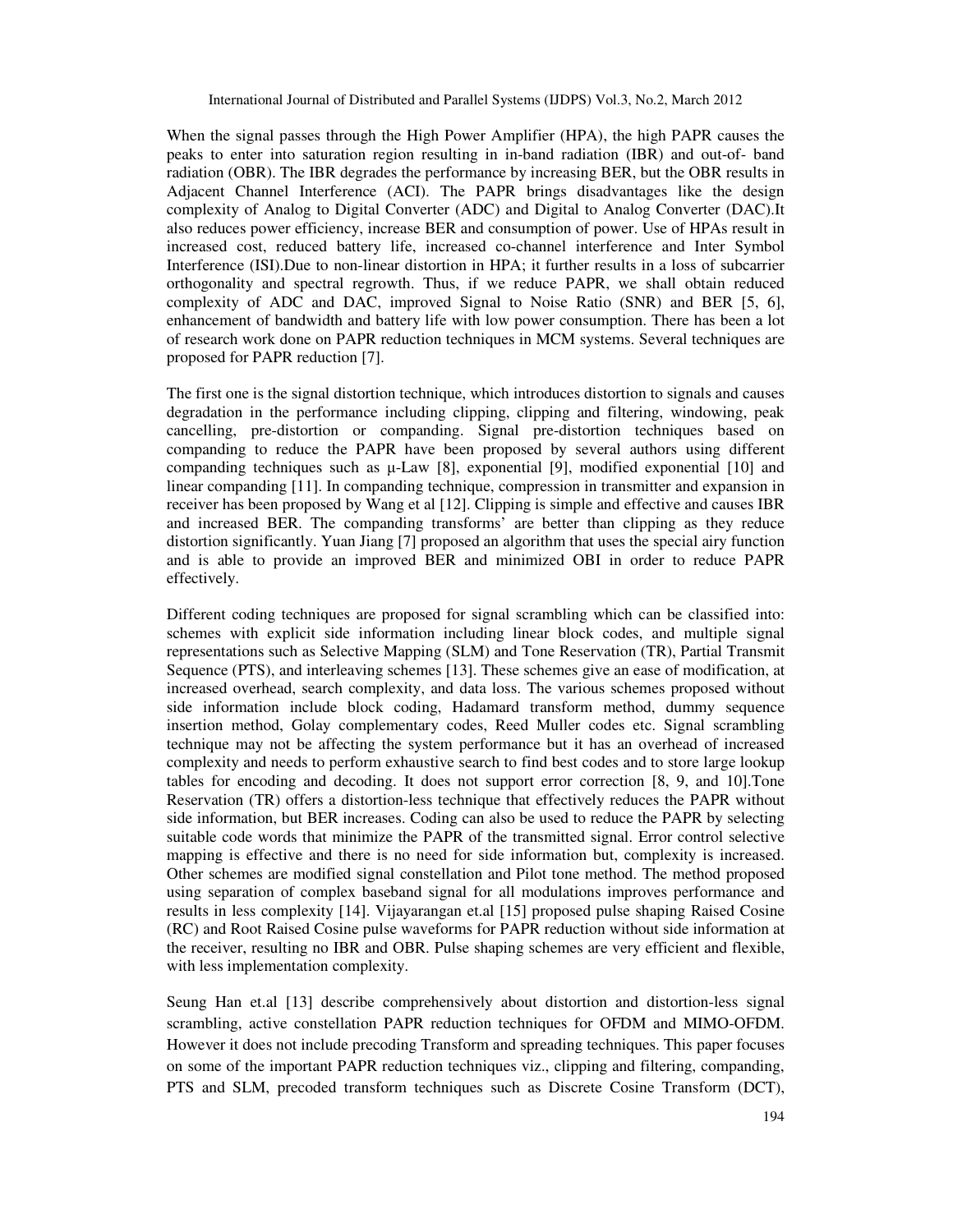Discrete Fourier Transform (DFT), Discrete Hartley Transform (DHT) and Discrete Wavelet Transform (DWT) and spreading sequences. This paper also discusses the selection criteria for spreading sequence and PAPR reduction techniques.

The rest of the paper is organized as follows: Section 2 describes PAPR of MC CDMA signal and section 3 describes Complementary Cumulative Distribution Function (CCDF) of the PAPR. PAPR models are discussed in section 4 with the help of suitable algorithms and block diagrams. In section 5 spreading sequence selection criteria and Section 6 criteria for selecting PAPR reduction techniques are discussed. Conclusions are presented in section 7.

# **2. PAPR OF A MC CDMA SIGNAL**



Figure1 MC CDMA Transmitter

Figure 1 shows the MC CDMA transmitter for down-link of the  $k<sup>th</sup>$  user. It transmits data symbol of a K user simultaneously on several narrow band sub channels. In MC CDMA k user data symbols are spread, modulated and mapped in the frequency domain using Inverse Fast Fourier Transform (IFFT). At the spreader the k user data is spread in the time domain by  $k<sup>th</sup>$ user's spreading sequence, then applied to Quadrature Amplitude Modulation (QAM) mapper followed by serial to parallel (S/P) converter and then applied to IFFT in the frequency domain. MC CDMA uses IFFT to divide the bandwidth into orthogonal overlapping Nc subcarriers each of the Nc subcarriers are modulated by a single chip. The data is converted back into serial data before cyclic prefix or guard interval is inserted to combat ISI. Finally the signal is fed to DAC followed by HPA, and up converter for transmission.

Generally, the PAPR of the MC CDMA signal  $p(t)$  is defined as the ratio between maximum instaneous power and its average power during the MC CDMA signal [16].

$$
PAPR = \frac{\max[|p(t)|^2]}{E[|p(t)|^2]}
$$
\n
$$
\tag{1}
$$

Where E [.] denotes expectation and complementary cumulative distribution function for MC CDMA signal can be written as  $CCDF =$  probability (PAPR> P0), where P0 is the Threshold [12].

PAPR of MC CDMA signal is mathematically defined as

$$
PAPR = 10 \log_{10} \frac{\max[|p(t)|^2]}{\frac{1}{T} \int_0^T |p(t)|^2 dt} dB
$$
 (2)

It is easy to manipulate the above equation by decreasing the numerator max  $[|p(t)|^2]$  or increasing the denominator  $E[|p(t)|^2]$  or both.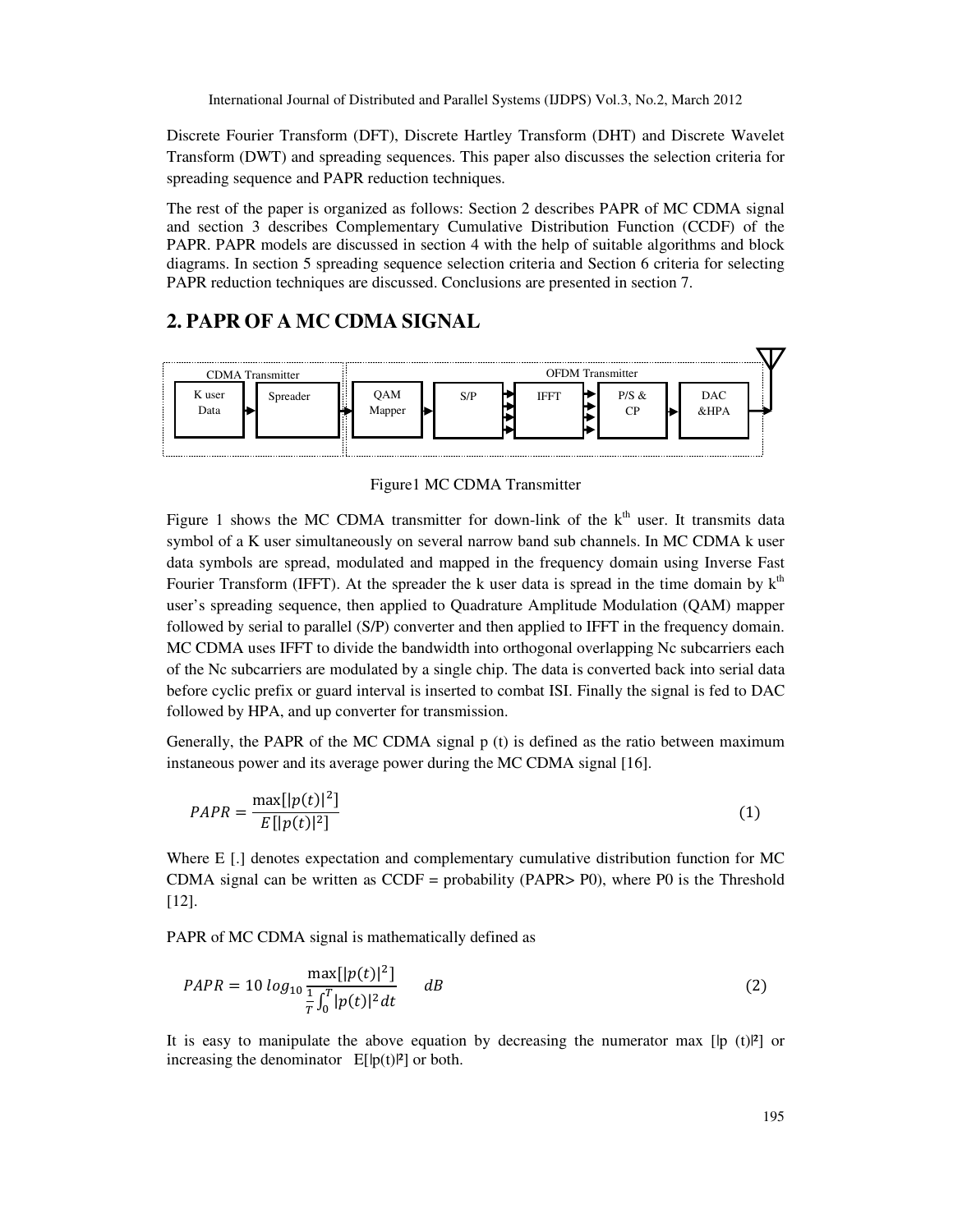# **3. CCDF OF THE PAPR**

The Complementary Cumulative distribution (CCDF) of the PAPR is one of the most regularly used parameter for measuring the performance of the MC CDMA system. The CCDF of the PAPR represents the probability that the PAPR of a data block exceeds a given threshold [17, 18]. The CCDF of the PAPR of a data block with Nyquist rate sampling is given as

 $P(PAPR > Z) = 1-P(PAPR <=Z)$ 

 $= 1-F(Z) N_c$ 

 $= 1-(1-exp(-Z)) N_c$ .

This expression is not accurate for a small number of subcarriers.



Figure 2 CCDF of PAPR of MC CDMA signal with companding with 64 subcarriers, IFFT 128,512 symbols and QPSK modulation.

Figure 2 shows the CCDF performance of MC CDMA original system [16], MC CDMA with companding. The figure shows that when CCDF less than  $10^{-3}$  in MC CDMA with the companding method, the PAPR is reduced by 3.5dB, 5.5 dB, and 6.5 dB for values of  $\mu$  is 2, 3, and 5 respectively when compared with the original MC CDMA system.

# **4. PAPR MODELS**



Figure 3 MC CDMA with clipping & Filtering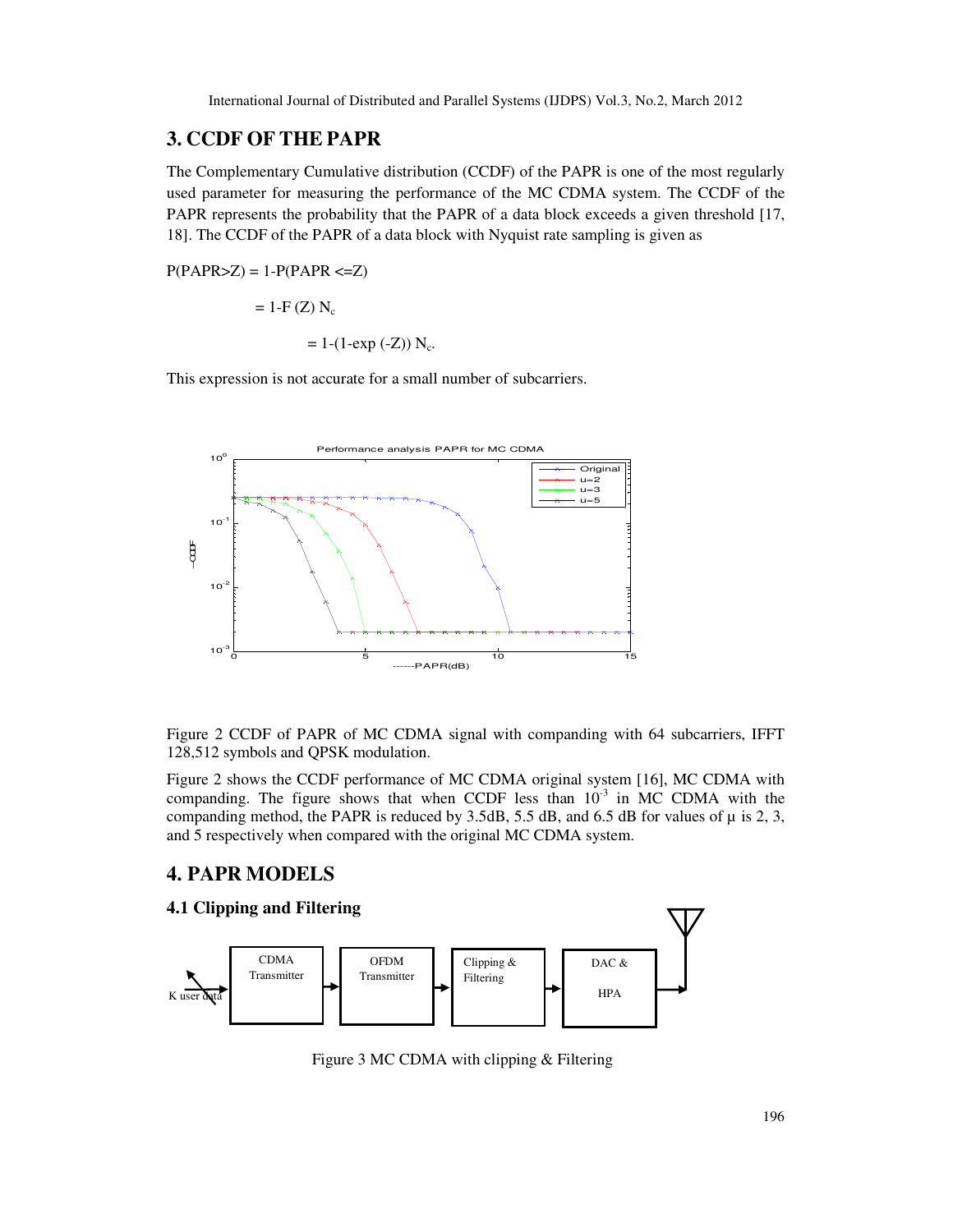Figure 3 shows MC CDMA transmitter is combination of CDMA and OFDM transmitters [16, 35]. The MC CDMA transmitted signal is fed to Clipping followed by filtering then the signal is processed through DAC and HPA. Clipping is simple and effective by selecting optimum clipping ratio to remove the high amplitude peaks. But, it degrades system performance by introducing IBR and OBR, which can be reduced by filtering. This technique results in peak regrowth and distortion of the transmitted signal that can be reduced by repeated clipping and filtering. Using filtering technique improves IBR without degradation of BER. Using these technique additional blocks are used for clipping and frequency domain filtering at the transmitter, whereas receiver is unchanged. Transmitter complexity is increased by adding Fast Fourier Transform (FFT), IFFT filtering and computationally expensive. This technique is simple compared with companding, and PTS, SLM [19, 29].

#### **4.2 Companding**



Figure 4 MC CDMA with Companding

Figure 4 shows MC CDMA with companding technique. The companding transformation is applied at the transmitter after IFFT block in order to attenuate the high peaks and amplify low amplitude of the MC CDMA signal, thus decreasing the PAPR. At the receiver, the decompanding process is applied by using the inverse companding function prior to FFT block in order to recover the original signal. The transmitted signal power is amplified by using HPA. However, fluctuations of signal amplitudes require expensive HPAs with very good linearity, large PAPR requires ADC and DAC with large dynamic range. Companding techniques are effective and simple for reduction of PAPR in MC CDMA. Companding technique describes compression in transmitter and expansion in receiver. µ-law companding technique, which enlarges only small signals so that average power increases, cause side lobe generation. Exponential companding scheme maintains constant average power and causes less spectrum side lobes. Exponential companding scheme offers better PAPR reduction, BER, phase error performance than µ-law companding technique[20].Using companding technique reduces PAPR, better Power spectral density, low implementation complexity and no constraints on modulation format and subcarrier size [1, 6, and 21, 22]. It has less complexity than SLM and PTS schemes. Companding technique increases the average received power and OBR. Transmitter and receiver need a compander and expander.



Figure 5 MC CDMA with PTS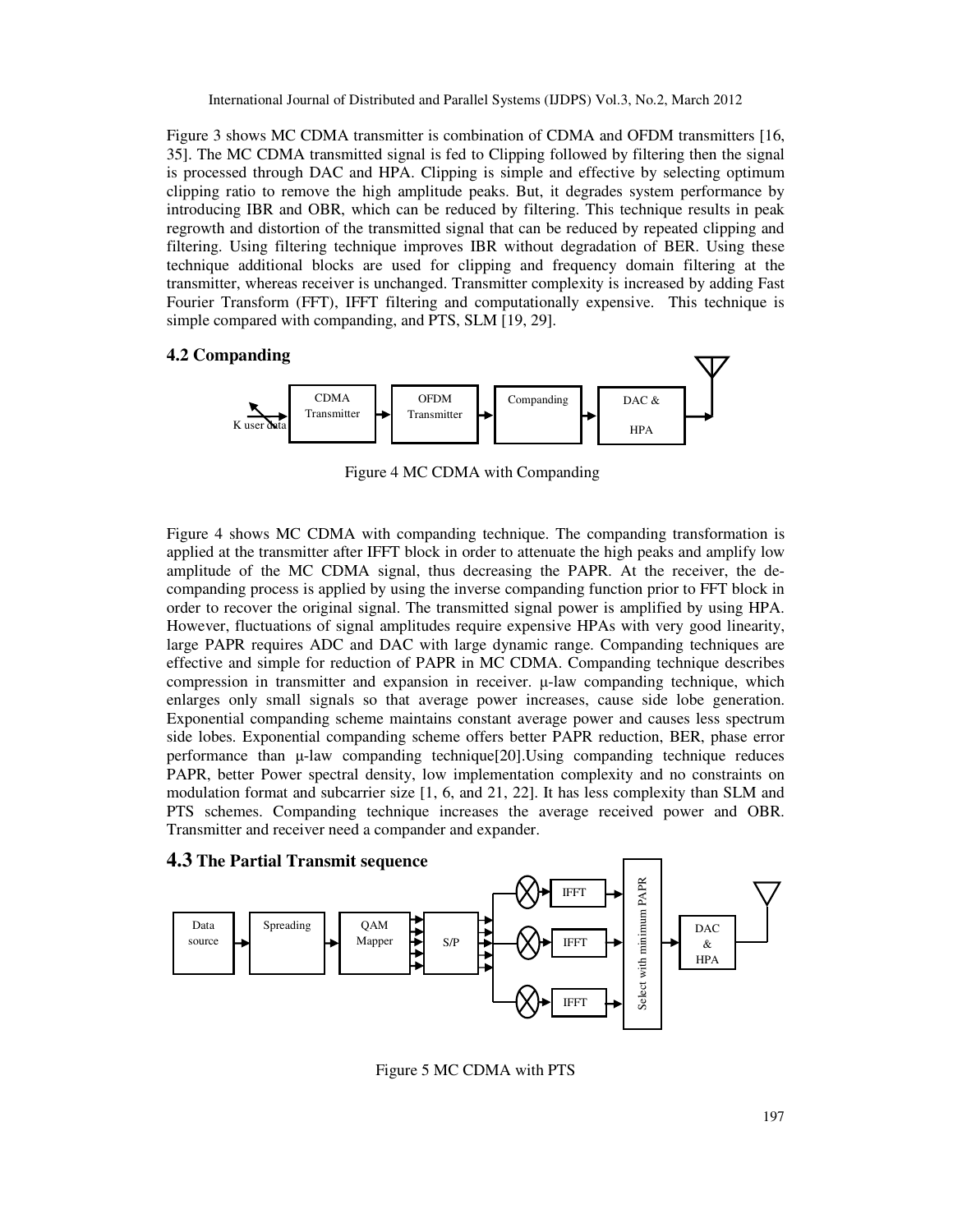The main idea is based on the coordination of proper phase rotation of signal parts to minimize the peak power of a MC CDMA transmitted signal. Jan hou et.al [22] proposed a novel PTS scheme, which simplifies the computation for each candidate signal without reducing the number of candidate signals. It can reduce computational complexity for the same PAPR over conventional PTS scheme (complexity increases with the increased number of candidate signals).Figure 5 shows MC CDMA with PTS scheme [13, 16, 22]. The input data sequence is divided into a number of disjoint sub blocks, which are weighted by phase factors to create a set of candidate signals, finally, the candidate with the lower PAPR is chosen for transmission. While using exhaustive search method the selection of optimum set of phase factors that minimize PAPR, increases search complexity exponentially as the number of sub carriers increases. To reduce search complexity, many modified techniques are proposed on reducing the number of candidate signals with less complexity.PTS sub-blocking schemes are adjacent, interleaved, and Pseudo random.PTS scheme works with arbitrary number of sub carriers and QAM mapper scheme. It uses Nc sub-carriers which are divided into Nc/2 sub blocks, and requires Nc/2 IFFTs. Nc/2 -1 bit information is required at the receiver to recover the data. Using this scheme circuit complexity and cost are increased. Additional side information is required at the receiver to recover the data there by reduces data rate. Computational complexity increases by increasing number of blocks, followed by data loss for using side information [22, 23].

#### **4.4The Selective Mapping**



Figure 6 MC CDMA with SLM

The selected mapping technique consists of adding a set of phases in the transmitted signal in order to avoid phase alignment. SLM technique is proposed by Baumel et.al [24].PAPR reduction of MC CDMA proposed by Sajjad et.al [3], reduces PAPR very much and system performance degrades by increasing PAPR control bits (optimum is required). Figure 6 shows MC CDMA with SLM scheme [13, 16], SLM scheme is a PAPR reduction technique which is based on phase rotation (where phase sequences are generated randomly from set) to generate number of candidate signals. SLM Multicarrier Modulation (MCM) system has a set of V different blocks, all representing the same information and selects minimum PAPR block for transmission. Each data block is multiplied with V different phase sequences, each of length N resulting V modified data blocks and include one un-modified data block. One with lowest PAPR is selected for transmission. The selected phase information is transmitted to the receiver as side information to recover the original data. SLM schemes applied for QAM mapper and the amount of PAPR reduction depends on design of phase sequences. SLM needs number of iterations to find optimum phase factor for reduction of the PAPR of the transmitted signal. Adaptive PTS has been proposed to reduce the number of iterations by setting a desired threshold and trial for different weighting factors until PAPR drops below threshold. However, in this technique there is potential problem with decoding the signal in the presence of noise. In this technique the signal is independent, distortion-less, and does not require any complex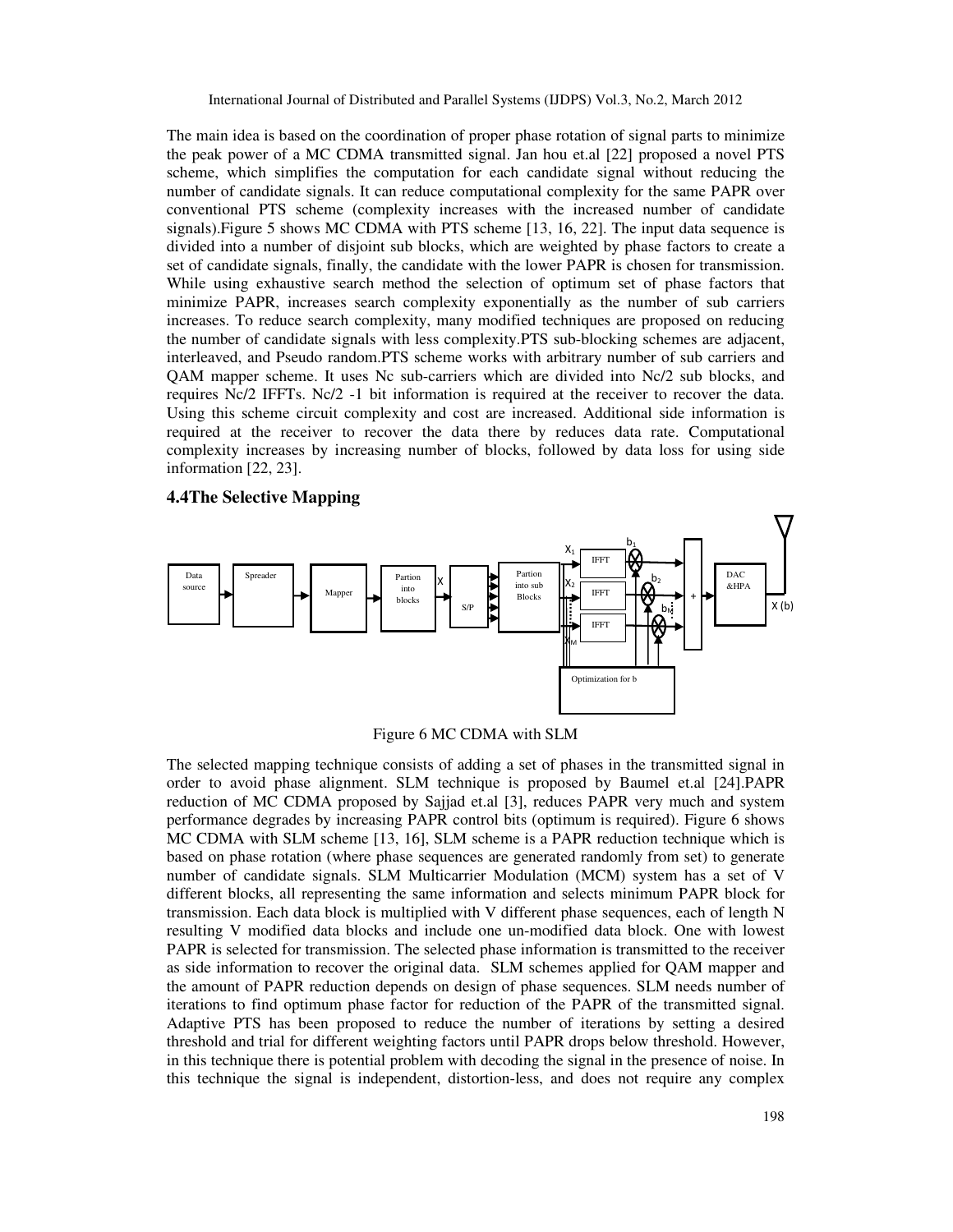optimization techniques. Disadvantages are SLM requires V+1(including un-modified data block) number of IFFTs, and  $[log_2 V]$  side information is required for each data block, Complexity increased by increasing V [25, 26, and 27]. SLM is more effective than the PTS with the same amount of side information.

# **4.5 Coding**

To select code words, which reduce PAPR in MC CDMA of the transmitted signal, using SLM scheme extra side information is required. Using Error control coding with SLM without side information PAPR of MCM signal can be reduced. This scheme requires storing best codes, need large look-up tables for encoding and decoding, especially for large number of subcarriers. This scheme also requires exhaustive algorithm for searching to find best codes from the look-up table. This scheme suffers from extensive calculations to find good codes and offsets. Huffman coding is used to reduce PAPR of OFDM transmitted signal for distortion-less scrambling technique by sending encoding table for accurate decoding at the receiver without reducing throughput. Block coding scheme to reduce the PAPR has many advantages such as no side information at the receiver, codes include error control capacity which can reduce BER at the receiver, reduce PAPR and provide good error correction capability having higher code rates [28, 29].

Park et al have proposed using Walsh Hadamard (WH) code for PAPR reduction in MCM. The proposed Hadamard transform scheme may reduce the occurrence of the high peaks when compared with Original MCM signal. Using Hadamard transform reduces PAPR. In addition, it requires no side information at the receiver for MCM system (OFDM). Imran Baig [12] proposed PAPR reduction in OFDM using Zadeoff Chu-matrix transform based pre/post- code techniques which do not require any power increment, complex optimization and side information to be sent for the receiver.

Coding techniques can be used for signal scrambling, such as Golay complementary sequences [30], Shopire-Rudin sequences, and barker codes. They can be used efficiently to reduce the PAPR. However, with the increase in number of carriers, overhead is increased. More practical solutions of the signal scrambling techniques are block coding, selected mapping and PTS. Signal scrambling technique with side information reduces the throughput, since they introduce redundancy, more degradation and more vulnerable to errors. Error control selective mapping scheme (ECSLM) is more effective and avoids the need of side information. In ECSLM as number of control bits increase, the PAPR reduction increases, and complexity increases.

# **4.6 Precoding Transform Techniques**



Figure 7 MC CDMA with precoding Transform

Precoding Transform Techniques **(**PTT**)** are used to reduce PAPR in MC CDMA and OFDM transmitted signal. Using PTT as shown in figure 7, the data is transformed into a new modified data for reduction of PAPR in MC CDMA transmitted signal. The CDMA transmitted signal is fed to precoded transform then followed by IFFT of the OFDM transmitter to reduce PAPR of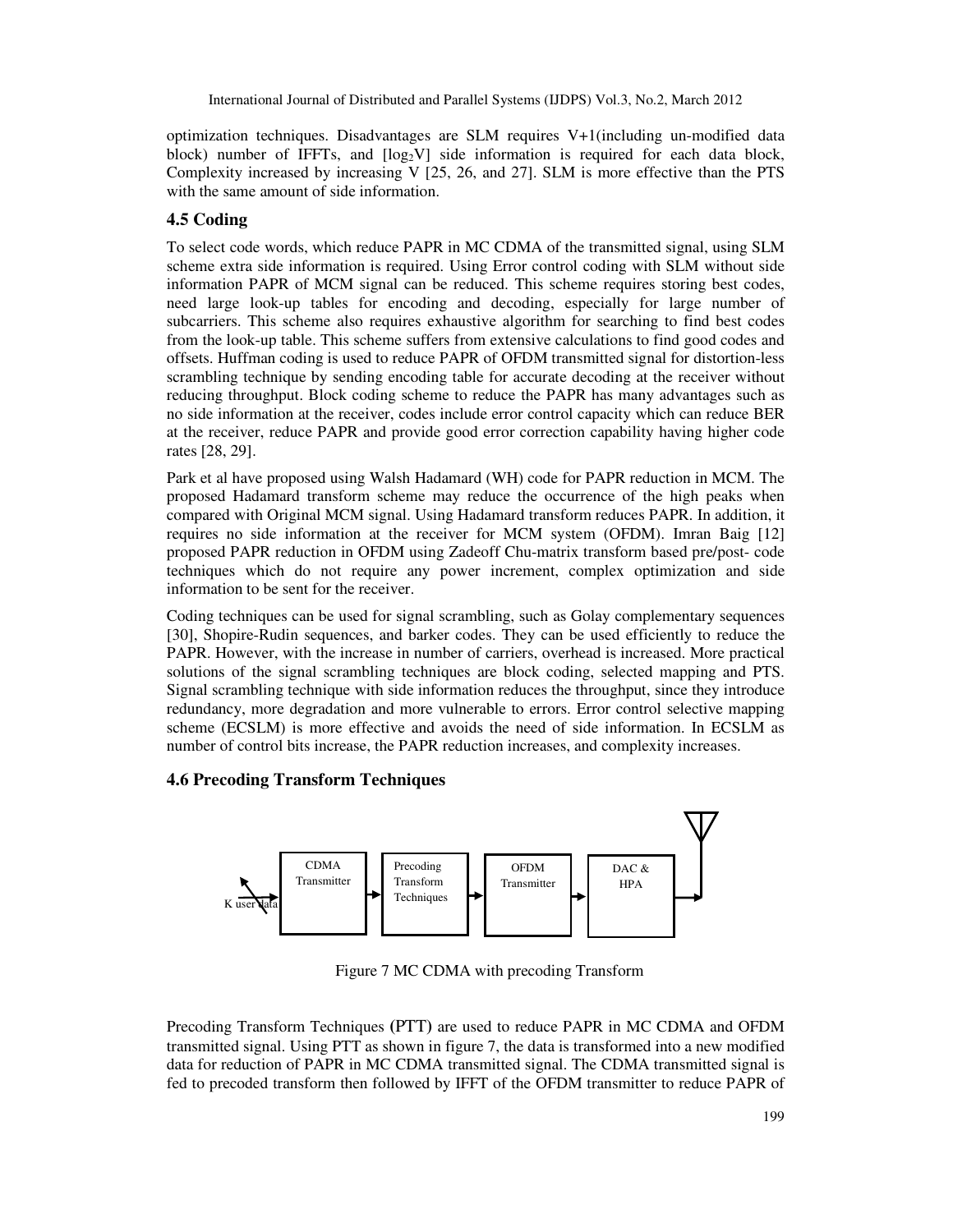the MC CDMA transmitted signal. Some of the important Precoded transforms techniques are DCT, DWT and DHT.

#### **4.6.1 Discrete Cosine Transform**

The data is transformed by a DCT into a new modified data. DCT reduces PAPR of MC CDMA signal without increasing BER of system. DCT de-correlates the data sequence to reduce PAPR in MCM signal. DCT is applied to reduce the autocorrelation of the input sequence before the IFFT operation. Computational complexity is increased by using DCT transform. DCT required  $N/2$ <sup>\*</sup>log<sub>2</sub>N multiplications and  $3N/2$ <sup>\*</sup> log<sub>2</sub> (N-N+1) additions for N length sequence. DCT does not influence BER [18].

#### **4.6.2 Discrete Wavelet Transform**

Wavelet transform has a property that it always concentrates energies on parts of signal with sharp changing rates. The DWT transmits only a few numbers of large coefficients which dominates the representation. By using this property the PAPR in Wavelet Multicarrier Modulation (WMCM) system is reduced with little reconstruction loss. Using DWT minimizes ISI and ICI.DWT based MCM can support much higher spectrum efficiency than Fourier based MCM [31].

Haixia Zhang et. al, were the first to report about PAPR reduction in WMCM systems [32, 33] in the open literature. They investigated PAPR reduction methods in MCM system with different orthogonal bases, and the results show that Fourier based MCM outperforms than different orthogonal wavelets based MCM systems. They proposed Wavelet based MCM with clipping to reduce PAPR in WMCM system. The distortion caused by the threshold is measured in terms of Mean Square Error (MSE). B.Sarala et.al [16] have used DWT with companding for MC CDMA system to substantially reduce PAPR There was no need to send side information to the receiver, no distortion, no-loss of data rate. However a little amount of complexity is increased at the receiver.

#### **4.6.2 Discrete Hartley Transform**

The DHT is linear transform used to reduce the PAPR of the OFDM signal. The DHT transformed CDMA transmitted signal into N real numbers according to N-point DHT. Precoding matrix size is NxN.DHT precoded MCM system shows better PAPR gain when compared with the MCM original system, as well as SLM MCM [34].

# **5. SPREADING SEQUENCE SELECTION CRITERIA**

MC CDMA using orthogonal coding without SLM scheme is used to reduce PAPR. Orthogonal spreading codes such as Walsh Hadamard codes, Pseudo Noise (PN) codes, Gold codes, and Golay codes, complementary Golay codes, and PN interferometry code sequences are used in MC CDMA systems [35, 36]. However, these codes are designed to be either orthogonal or otherwise supporting N users with degraded performance. Balasubramanium, Natarajan and Carl R. Nasser [37] proposed by Carrier Interferometry (CI) codes for MC CDMA systems. The CI codes provide flexibility in design as well as increased capacity and strong for MC CDMA wireless networks.MC CDMA with CI codes reduced PAPR by increasing number of users and dynamic range.

 In MC CDMA spreading codes influence on the reduction of PAPR of the transmitted signal. Golay spreading codes achieve low PAPR for single user environment. Walsh Hadamard sequences can cause extremely high PAPR values in low traffic downlink MC CDMA system [38]. Lin Yang et.al proposed optimized spreading codes reallocation technique to achieve stable performance for both lightly and fully loaded systems. Walsh Hadamard spreading codes offer better performance on multi user environment. The aim of the spreading sequences is to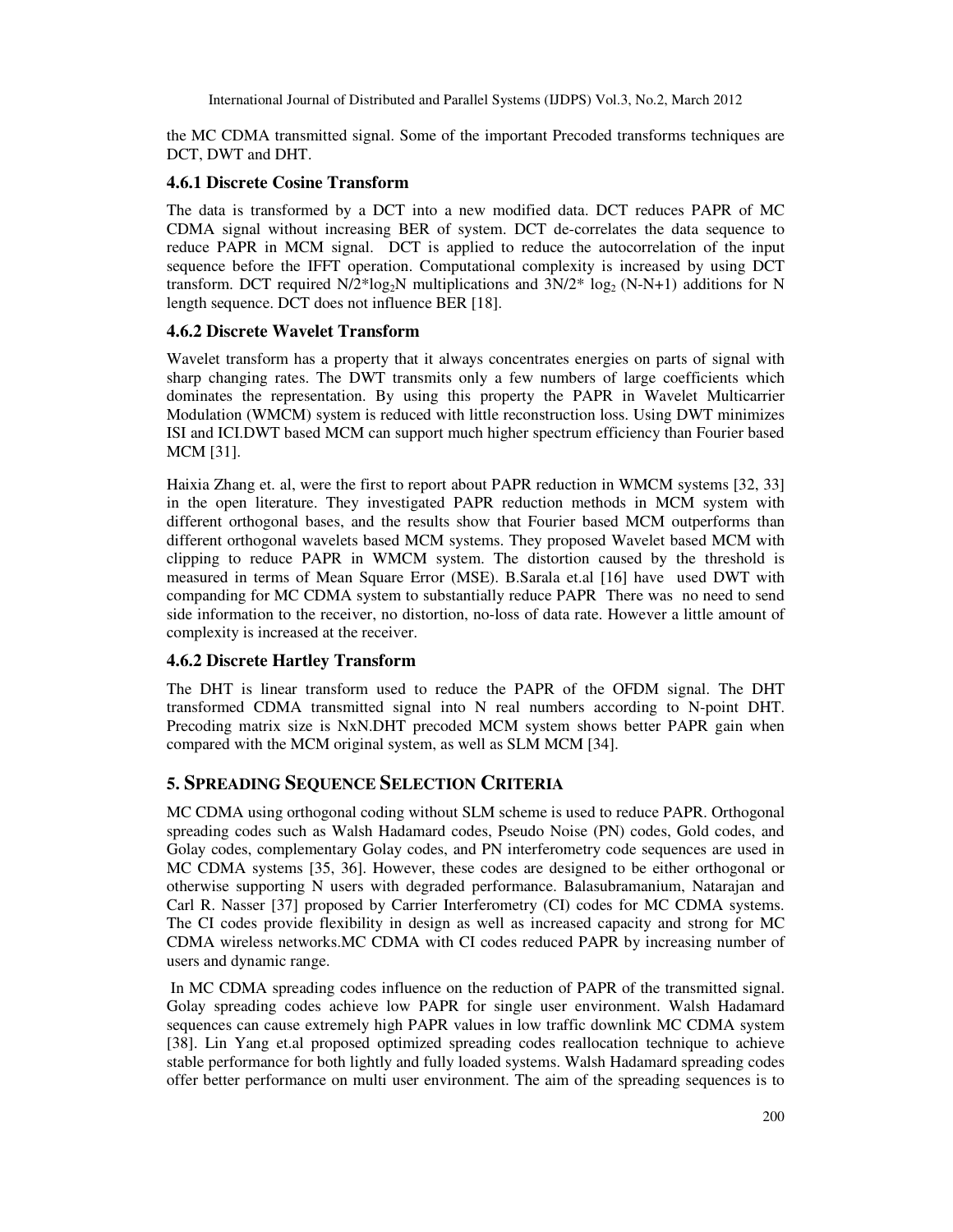reduce PAPR for the down link MC CDMA with high data rate transmission, and influence minimization of Multiple Access Interference (MAI) and nonlinear distortion. Low complexity PAPR is required for MC CDMA. Spreading sequences are selected in order to minimize MAI, non-linearity in MC CDMA, and reduce PAPR or crest factor of the transmitted signal [39]. Generally, wireless devices consider two links up-link (Mobile station to Base station) and down-link (Base station to Mobile station), and two sequences orthogonal sequence or nonorthogonal sequence.

#### **5.1Non-orthogonal sequence**

#### **5.1.1 Gold code sequence**

The Gold code sequences are constructed from a preferred pair of m sequence of length  $L=2<sup>n</sup>$ -1 by adding modulo-2 (xor) of two m-sequences [40].

$$
G (A, B) = (A, B, V_0, V_1, \text{-}, \text{-}, V_{L-1})
$$

With  $V_J = (A \text{ xor } T^j B)$ 

And where  $A = (a_0, a_1, \dots, a_{L-1})$  and

 $B = (b_0, -1, b_{L-1})$  are

Preferred pair of m- sequence of length L, L+2 Gold sequence of length is available.

Gold codes have three correlation values  $\{-1, -t$  (n),  $t$  (n)-2} where

 $t(n) = 2^{(n+1)/2} + 1$  for n odd.

 $2^{(n+2)/2}+1$  for n even.

#### **5.1.2 Zadoff-Chu codes**

Zadoff-Chu sequences are class of polyphase sequences having optimum correlation properties. Zadoff-Chu sequences of length L have an ideal autocorrelation and constant magnitude  $\sqrt{L}$ .

The Zadoff-Chu sequences of length L defined as

$$
Z(k) = e^{\frac{j2\pi r}{L} \left(\frac{k^2}{2} + qk\right)}
$$
 for L is even  
 
$$
e^{\frac{j2\pi r(k(k+1) + 2qk)}{L}}
$$
 for L is odd

Where q is integer,  $k = 0, 1, -1$ , and  $r = \text{code index}$ . If L is a prime number integer, the set of Zadoff-Chu is composed of L-1 sequences [12].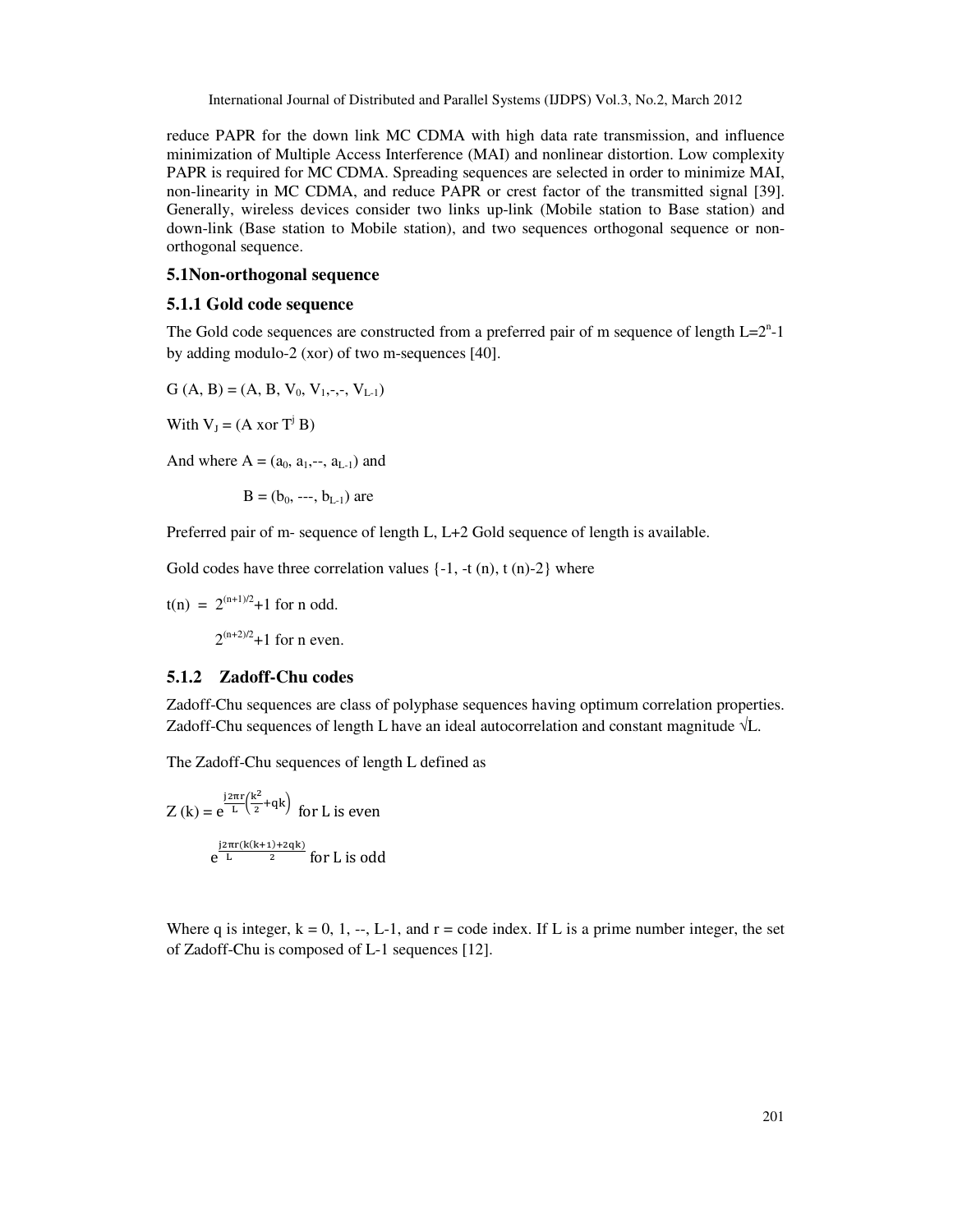#### **5.2 Orthogonal Sequence**

#### **5.2.1 Walsh Hadamard sequences**

WH sequence is a set of orthogonal set. Walsh functions are generated using a Hadamard matrix, starting with  $H1 = [0]$ , The LxL WH matrix is represented as

$$
HL = \begin{vmatrix} HL/2 & HL/2 \\ HL/2 & HL/2 \end{vmatrix}
$$

WH sequence proposed for synchronous MC CDMA systems.

#### **5.2.3Carrier Interferometry Codes**

CI codes provide flexibility in design as well as increased capacity and strong for MC CDMA wireless networks. MC CDMA with CI codes reduces PAPR by increasing number of users in downlink.

 $C_k(t)$  is  $K^{th}$ 's users spreading code defined as

$$
C_k(t) = \sum_{i=0}^{N-1} \beta_k^i e^{j2\pi i \Delta ft}
$$

Here  $\Delta f$  is related that the carriers are orthogonal, i.e.,  $\Delta f = 1/Tb$ ; and  $\{\beta_k^i, i = 0, 1, \dots, N-1\}$  is the kth users spreading code (length N) [37].

#### **5.2.4 Orthogonal Gold Codes**

The orthogonal codes are developed from a set of original Gold code sequences {1, -1}. Gold code sequence represented as OG  $(A, B) = (U, V_0, V_1, \dots, V_{L-2})$  with  $U = (A, 1)$ .

 $V_j = (A \text{ xor } T^j B, 1)$  where  $A = (a_0, \dots, a_{L-1})$  and  $B = (b_0, \dots, b_{L-1})$  are a preferred pair of msequence of length L-1. T<sup>j</sup> B is the sequence B after j-chip cyclic shift and xor is modulo-2 addition operator.

#### **5.2.5 Pseudo Noise Codes**

A m-sequence Pseudo Noise codes (PN), can be generated by using a linear feedback shift register of length n that cycles through all possible  $2<sup>n</sup>$ -1 states, the m-sequence has excellent autocorrelation properties, quasi-orthogonal and periodic [41, 42].

 Luis A.Paredes et.al proposed [43] User Reservation approach for PAPR reduction in MC CDMA system for down-link. This method reduces PAPR by  $4.5dB$  (CCDF at  $10^{-3}$ ), and uses Second-order Cone Programming (SOCP) problem, which is computationally costly. User Reservation (UR) approach for PAPR reduction is based on "borrowing" some of the spreading codes of the set of inactive or ideal users for the transmission, so that an adequate linear combination of these codes are added to the active users prior to the IFFT operation. The new signals are selected so that they are orthogonal to the original signal and therefore, it can be removed at the receiver without side information. UR approach reduces the maximum number of users.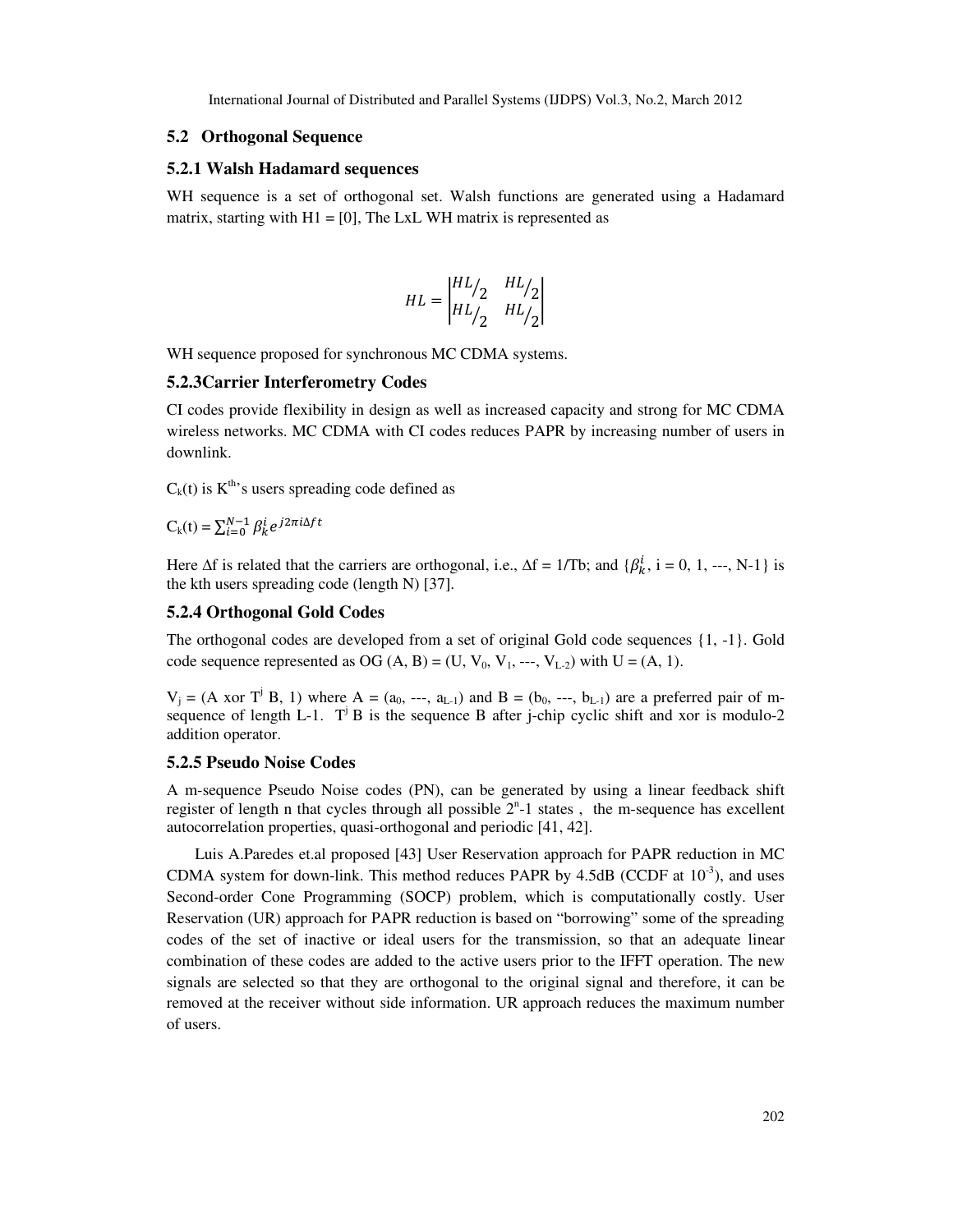# **6. CRITERIA FOR SELECTION OF PAPR REDUCTION TECHNIQUES**

In general, reducing the PAPR is always done by the reduction of the transmitted signals, which increase BER at the receiver, and reduce data rate for chosen PAPR reduction scheme. There are several issues that should be considered before the selection of specific PAPR reduction method based on the following technical issues: PAPR reduction capability, Power increase of the transmit signal, BER increase at the receiver, Data loss rate, Computational complexity and other effects.

PAPR reduction capability is very important factor in choosing a PAPR reduction technique. For example, the clipping technique clearly removes the time domain signal peaks, but results in in-band distortion and OBR. Using Tone Reservation technique, power increases in transmit signal after using PAPR reduction. Some techniques may increase BER, and loss in data rate at the receiver if the transmit signal power is fixed. For example in SLM, PTS, and selective scrambling and interleaving techniques the entire data block is lost if the side information is received erroneously. Generally, more complex techniques have better PAPR reduction capability. Depending on the design requirements suitable PAPR reduction technique is chosen.

# **7. COMPARISIONS OF PAPR TECHNIQUES**

| <b>PAPR Scheme</b>                     | <b>PAPR Reduction in</b>      | Reference Paper serial |
|----------------------------------------|-------------------------------|------------------------|
|                                        | dB                            | number                 |
| Amplitude clipping                     | 2.0 to 3.0                    | $[5]$                  |
| Clipping & Filtering                   | 3.9                           | $[5]$                  |
| Companding (MC CDMA)                   | 3.5 to 6.5 for $\mu = 2, 3$ , | $[16]$                 |
|                                        | 5.                            |                        |
| SLM(OFDM)                              | 3.5                           | $[13]$                 |
| PTS(OFDM)                              | 4.3                           | $[13]$                 |
| <b>DCT</b>                             | 1.0                           | $[16]$                 |
| <b>DWT</b>                             | 2.0                           | $[16]$                 |
| DHT with optimum                       | 2.7                           | $[34]$                 |
| clipping(OFDM)                         |                               |                        |
| <b>Block Coding</b>                    | 3.7                           | $[28]$                 |
| Huffman coding(OFDM)                   | 6.0                           | $[17]$                 |
| Pulse shaping with RRC(OFDM)           | 1.5                           | $[15]$                 |
| UR with iterative clipping(MC<br>CDMA) | $3.0(10)$ , $5.0(32)$ , 6.0   | $[43]$                 |
|                                        | (UR optimal) at low           |                        |
|                                        | load                          |                        |
| ECSLM (MC CDMA)                        | 5.5                           | $[3]$                  |
| MC CDMA with DCT and                   | 4.6, 5.8, 6.8 dB for $\mu$    | [16]                   |
| companding                             | $=2, 3, 5.$                   |                        |
| MC CDMA with DWT and                   | 5.6, 6.8 dB and 8.1           | $[16]$                 |
| companding                             | dB for $\mu = 2, 3, 5$ .      |                        |
|                                        | TARI F 1                      |                        |

The table 1 shows the amount of the PAPR reduction in dB for different PAPR schemes.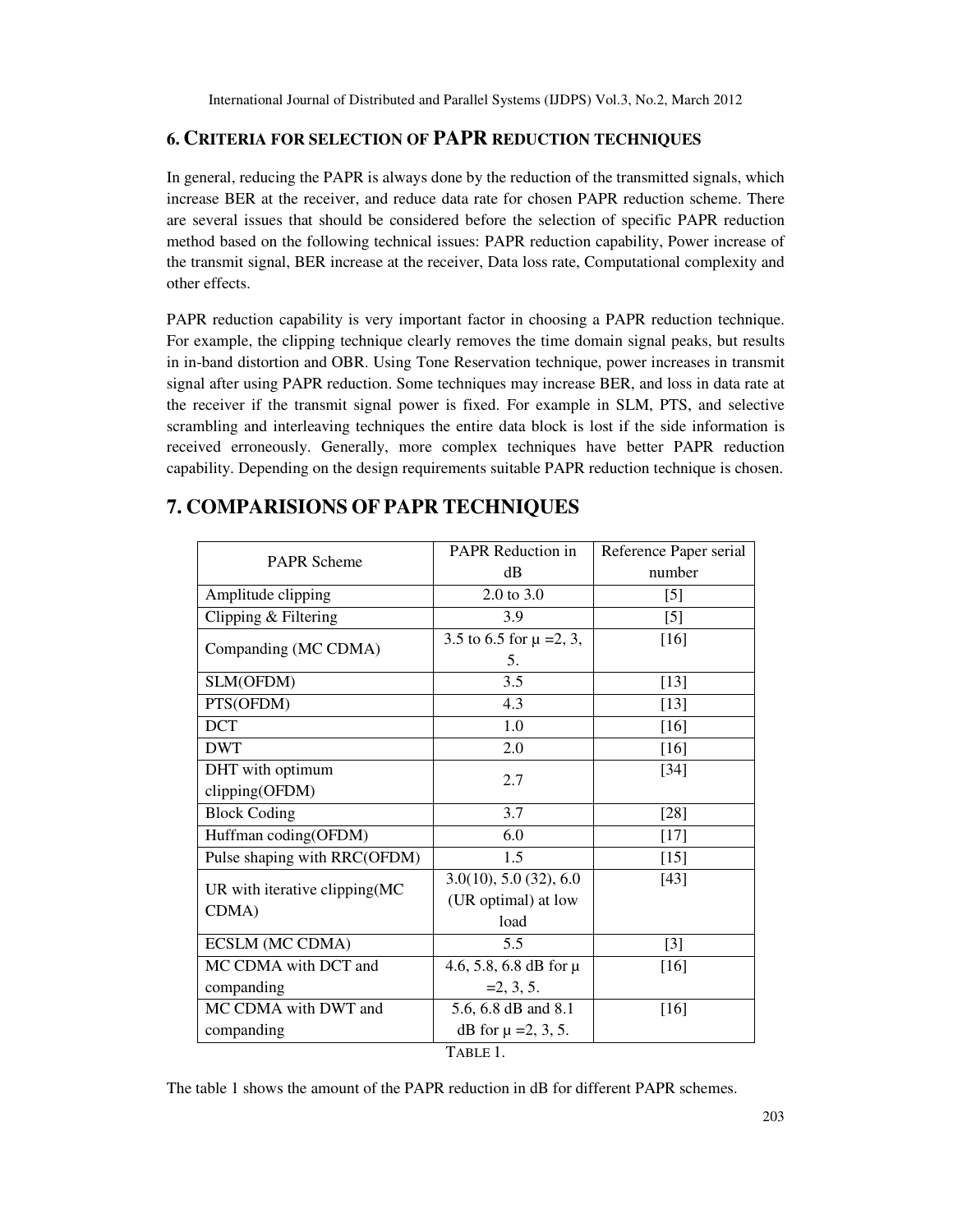# **8. CONCLUSIONS**

MC CDMA is a very attractive system for LTE, broadband wireless networks and personal communication beyond 4G. This paper deals with PAPR reduction techniques for Multicarrier modulation transmission systems. Most of them have the potential to reduce PAPR but, at the cost of loss in data rate, increase in transmit signal power, BER, and computational complexity. PAPR of MC CDMA signal can be substantially high. The PAPR can be reduced by using clipping and filtering, and companding which introduces IBR. PTS, SLM and interleaving techniques reduce PAPR with side information and an increased complexity at the receiver and with data loss [13]. Using PTT PAPR is reduced substantially by increasing a little amount of the complexity at the receiver. The PAPR technique of MC CDMA signal transmission should be chosen judiciously. The critical parameters to be optimized are to improve BER and power spectral enhancement with low cost, low complexity, and save bandwidth without losing data.

#### **REFERENCES**

- [1] Hara, S. Prasad R.Overview of multicarrier CDMA, IEEE communications Magazine. Dec 1997, Vol.35, no.12, PP 126 – 133
- [2] Mohammed Faisal, Jia Uddin, Iqbal Hasan Haider, (2012)," Simulation Based Performance Analysis of MC CDMA and CDMA over Rayleigh Fading Channel", IJIDCS vol.2, No.1, 2012.
- [3] Sajjid.A. Memon, A.W. Umrani et al., (2011)"A Peak to average Power Ratio Reduction of MC CDMA system using Error control Selective Mapping", Progress in Electromagnetic Research Symposium Proceedings, Marrakesh, Morocco.
- [4] R.K. Jain, Sumit Katiyar, NK.Agarwal (2011),"Survey of latest wireless cellular Technologies for Enhancement Of Spectral density at reduced cost", IJCSI, Vol.8, issue 3, No.2, May 2011.
- [5] Farouk A.K-Al-fuhaidy, Hassam Eldin.A.Hassan Khairy EI- Barbary, (2011) "Peak to Average Power Ratio Reduction for SC-FDMA using distortion reduction Algorithm", IJRRCS, Vol. 2,No.3.
- [6] Jaewoon Kim, Seungwoo Han, and Yoan shin, (2008) "A Robust companding scheme against Non-linear distortion of high power amplifiers in OFDM systems", IEEE Transactions, pp 1697-1701.
- [7] Yuan Jiang, (2010) "New companding transform for PAPR reduction in OFDM", IEEE Communications Letters, Vol.14, No.4.
- [8] T.Jiang and G.Zhu, (2004)"Nonlinear companding transform for reducing peak to average power ratio of OFDM signals", IEEE Transactions Broadcast,Vol 50,no.3,342-346.
- [9] T.Jiang, Y.Yang,and Y.Song, (2005)"Exponential companding technique for PAPR reduction in OFDM signals," IEEE Transactions Broadcast, Vol.51,no.2,pp244-248.
- [10]N.S.L Phani Kumar, Adrish Banerjee and Pradip Sircar,(2007) "Modified exponential companding for PAPR reduction of OFDM signals"WCNC proceedings.
- [11] Suleiman A.Aburakhia, Ehab F.Bardan, and Darwish A.E Mohamed (2009) "Linear Companding Transform for the Reduction of Peak-to-Average Power Ratio of OFDM signals" IEEE Transactions Broadcast, Vol.55,no.1,pp 155-160.
- [12]Imran Baig and Varun Jeati, (2010) "PAPR reduction in OFDM systems: Zadeoff- Chu Matrix Transform based pre/post coding Techniques", Second International Conference. 10.1109/CICSYN.2010.34.
- [13] S.H.Han and J.H.Lee, (2005) "An overview of Peak to average Power Ratio reduction techniques for multicarrier transmission", IEEE Wireless Communication Magazine, Vol.12, No.2, pp 55-65.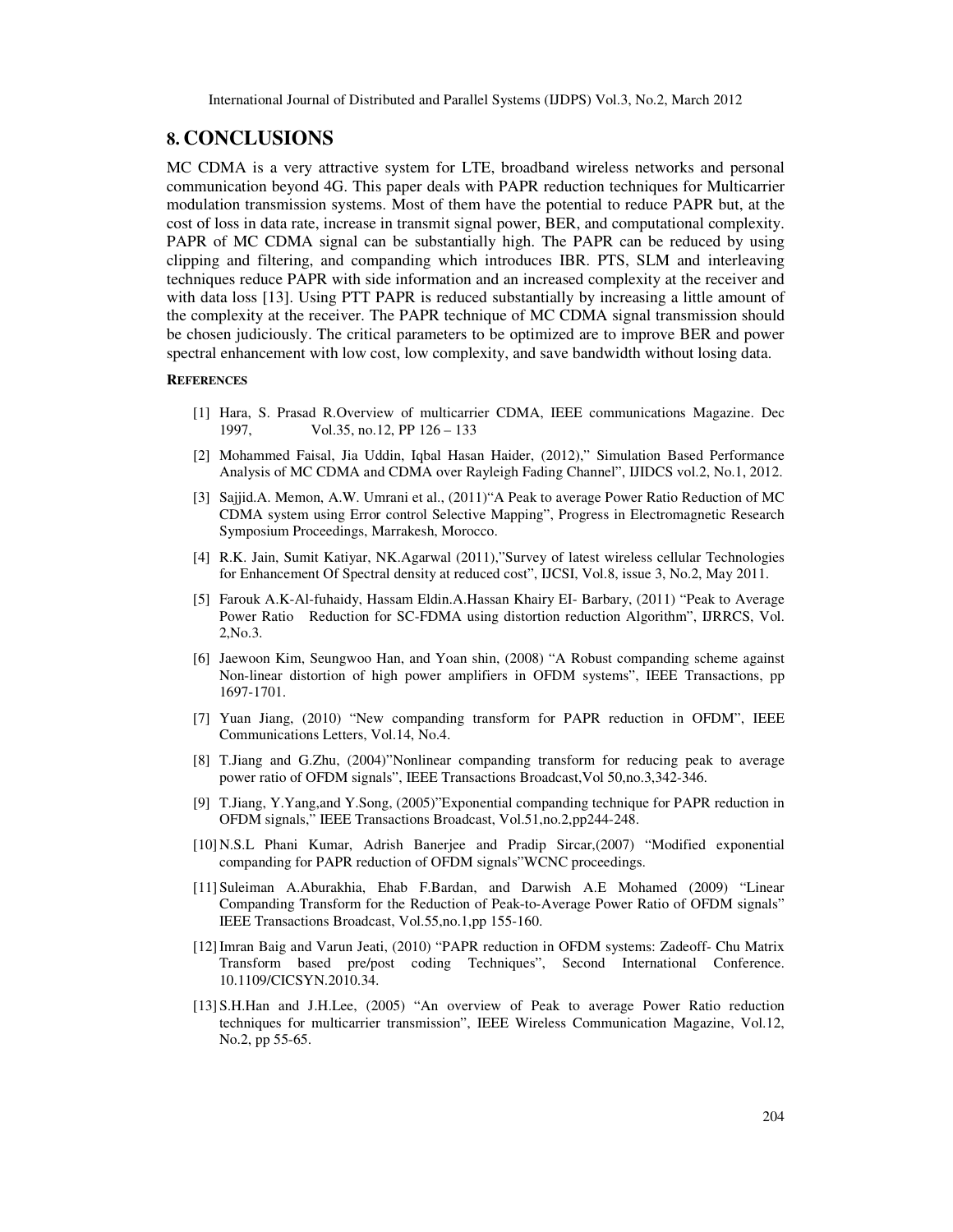- [14]Imran Baig and Varun Jeoti, "DCT precoded SLM technique for PAPR reduction in OFDM Systems", Electrical & Electronic Engineering Department, University Technology PETRONAS, 31750, Perak, Malaysia.
- [15]Vijayarangan, R.Sukanesh (2009),"Reduction of Peak-to-Average Power Ratio in OFDM using Pulse Shaping Techniques", International journal of Electronics Engineering 1(1), PP 127-132.
- [16]B.Sarala, D.S. Venkateswarlu, (2011) "MC CDMA PAPR Reduction Techniques using Discrete Transforms and Companding", IJDPS Nov.2011, Vol.2, No.6, PP 253-270.
- [17]Ashraf A.Etholth et al., (2008) "Peak to Average Power Ratio reduction in OFDM systems using Huffman coding", World Academy of science, Engineering and Technology.
- [18]Zhongpeng Wang, (2011) "Combined DCT and companding for PAPR reduction in OFDM Signals", Journal of Signal and Information Processing, Vol.2, pp 100-104.
- [19] F.Danilo\_Lemoine, D.Falconer, C-T.Lam,M.Sabbaghian, and K.Wesolowski (2008),"Power Backoff Reduction Techniques for Generalized Multicarrier Waveforms" EURASIP Journal on wireless communications and Networking volume 2008, pp 1-13.
- [20]Chin-Liang Wang and Sheng-Ju Ku (2006)" A Low –Complexity Companding Transform for Peak to Average Power Ratio Reduction in OFDM Systems", ICASSP, Vol.-IV,pp329-332.
- [21]Jun Hou, Jianhua Ge, and Jinsi Li (2011) "Peak to average Power ratio Reduction of OFDM signals using PTS scheme with Low computational complexity", IEEE transactions on broadcasting, vol.5, No.1, March 2011.IEEE transaction on Broadcasting.Vol.57,No.1,March 2011, PP 143-148.
- [22]Jyh-Horng Wen, Shu-Hong Lee,Yung-Fa Haans, and Ho-Lung Hung (2008)," A suboptimal PTS algorithm based on particle Swarm Optimization Techniques for PAPR reduction of OFDM systems", EURASIP journal on wireless communications and networking volume c, 8pages 1-8.
- [23] S.H Han and J.H Lee(2004),"PAPR reduction of OFDM signals using a reduced complexity PTS technique"IEEE Sig.proc.Lett. vol.11, no.11,pp887-890.
- [24]Bauml, R.W, Fischer, R.F.H and Huber, J.B, (1996) "Reducing the peak to average power ratio of multicarrier modulation by selected mapping"IEEE Electronic Letters, Vol 32.
- [25] Sudesh Gupta, Prof. Ravi Shankar Mishra, prof Rajesh Nema (2011)"PAPR Reduction in OFDM via Separation of Complex Baseband signal", International journal of Computer ApplicationsVol.16,No.4,pp 44-48.
- [26] Pawan Sharma and Seema Verma (2011)"reducing PAPR of OFDM Based Wireless Systems using companding with convolution codes", IJDPS Vol.2, No. 6, Nov.2011. PP 99-105.
- [27]H.Breiling, S.H. Muller-Weinfutner, and J.B.Hubber (2001)"SLM peak power reduction without explicit side information", IEEE comm..lett. vol.5, no.6,pp 239-241.
- [28]A.E.Jones, T.A.Wilkinson, and S.K.Barton,(1994) "Block coding scheme for reduction of peak to mean envelopepower ratio of multicarrier transmission schemes", IEEE Electronic letters , Vol.30,pp2098-2099.
- [29] Shu Lin, Daniel J. Costello,Jr (1983).Error control coding: Fundamentals and applications,PHI, pp65.
- [30]M.J.E.Golay,(1961)"Complementary series", IRE Transactions on Communications, Vol.IT-7,pp82-87
- [31]A review of Wavelets for Digital Wireless Communications.Retrieved from May 2006. http://goliath.ecnnt.com,
- [32]Haixia Zhang, Donfeng Yuan and Matthias Patzold, (2007) "Novel Study on PAPRs reduction in Wavelet-based multicarrier modulation systems", Digital Signal Processing, Vol. 17, pp 272- 279.